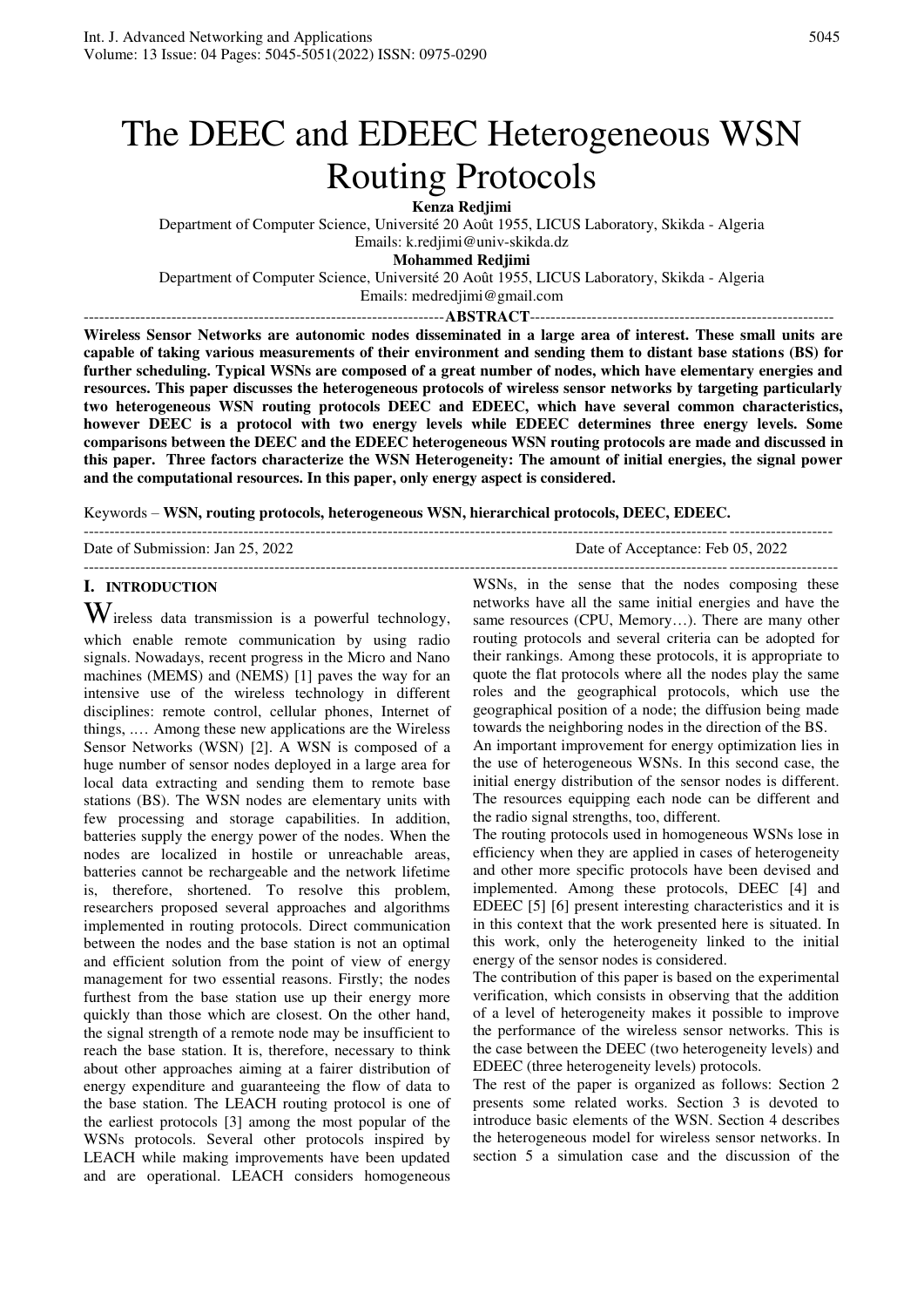obtained results are presented. Lastly, Section 6 concludes this paper.

## **II. RELATED WORKS**

The main limitation of WSNs is that the sensor nodes are operating on limited power sources. Therefore, several routing protocol for WSNs are implemented in order to have an equal energy consumption for the sensor nodes [7]. A routing protocol for wireless sensor networks consists to find the optimal communication way and to establish the correct and efficient route between a pair of nodes by respecting the energy consumption and network lifetime factors [8]. We can consider the one hop and the multi-hop route. In the one hop approach, data are transmitted directly between the sender and the receiver, while in the multi-hop mode the data transit by two or more intermediate stations. Direct communication between a sensor node and the base station (BS) is not an efficient solution since it consumes a lot of energy and the base station can be located outside the node signal range. Thus, several protocols have been proposed and many of them are implemented. Three important classes of protocols can be distinguished: flat, hierarchical, and location-based routing protocols. One can distinguished two categories in flat routing protocols that are On-Demand protocols (such as Dynamic Source Routing (DSR) [9] and Ad hoc On-demand Distance Vector (AODV) [10,11] or Table-Driven protocols such as Destination Sequenced Distance Vector (DSDV) [12]. In the case of hierarchical protocols, sensor nodes are not in direct communication link with the base station. The nodes are grouped together to form clusters. In each cluster, a cluster head is periodically elected to receive the data from the various constituents of the cluster and to aggregate them, and furthermore to route these aggregated data to remote base stations. Low-energy adaptive clustering hierarchy (LEACH) [3] and its variants are among the typical implementations of this class of protocols. An interesting other class of protocols is the location-based routing protocols (so-called geographic protocols). In this latter case, each node transmits its data to its closets neighbour that is in the direction of the base station. In Geographic Routing, each node is concerned only with its one-hop neighbours. For example, Greedy Perimeter Stateless Routing (GPSR) [12] and IEEGR [13] are geographic routing protocols.

One can consider two categories of wireless sensor network's properties: homogenous and heterogeneous. In the first category, all the nodes have the same amount of initial energy and the same hardware capability, but in the heterogeneous network, there are different levels of nodes equipped with different amounts of initial energies the hardware and software requirements may be, also, different.

Many protocols for homogeneous and heterogeneous wireless sensor network are developed. Among the first homogenous protocols are LEACH [3], Power-Efficient Gathering in Sensor Information Systems (PEGASIS) [14] and Hybrid Energy-Efficient Distributed Clustering (HEED) [15]. Homogeneous protocols are not efficient in

the heterogeneous networks. In heterogeneous WSNs, nodes have different initial energy levels. Among this kind of protocols, one can distinguish the following: Distributed Energy Efficient Clustering (DEEC) [4], Developed DEEC (DDEEC) [16], Enhanced Developed Distributed Energy- efficient Clustering (EDDEEC) [17], Enhanced DEEC (EDEEC) [5], stable election protocol (SEP) [18], Balanced Energy Efficient Network Integrated Super Heterogeneous (BEENISH) [19], modified BEENISH [20] are protocols for heterogeneous WSNs.

#### **III. BACKGROUNDS**

#### *A. The network model*

The basic configuration of a sensor network can be represented as follow (figure 1). The following assumptions are made on the network model and can be used for simulating sensor region:

■ The sensor nodes and the base station are assumed stationary once they are deployed in the environment and their locations are fixed.

■ Wireless sensor network includes heterogeneous sensor nodes.

■ The base station is not limited in terms of energy, memory and computing power.

■ The nodes are eligible to determine its current energy level and location information through GPS service.

■ All the sensor nodes are immobile and having fixed node id.

■ Data aggregation is done only at CH nodes



 **Figure 1. A WSN deployment.**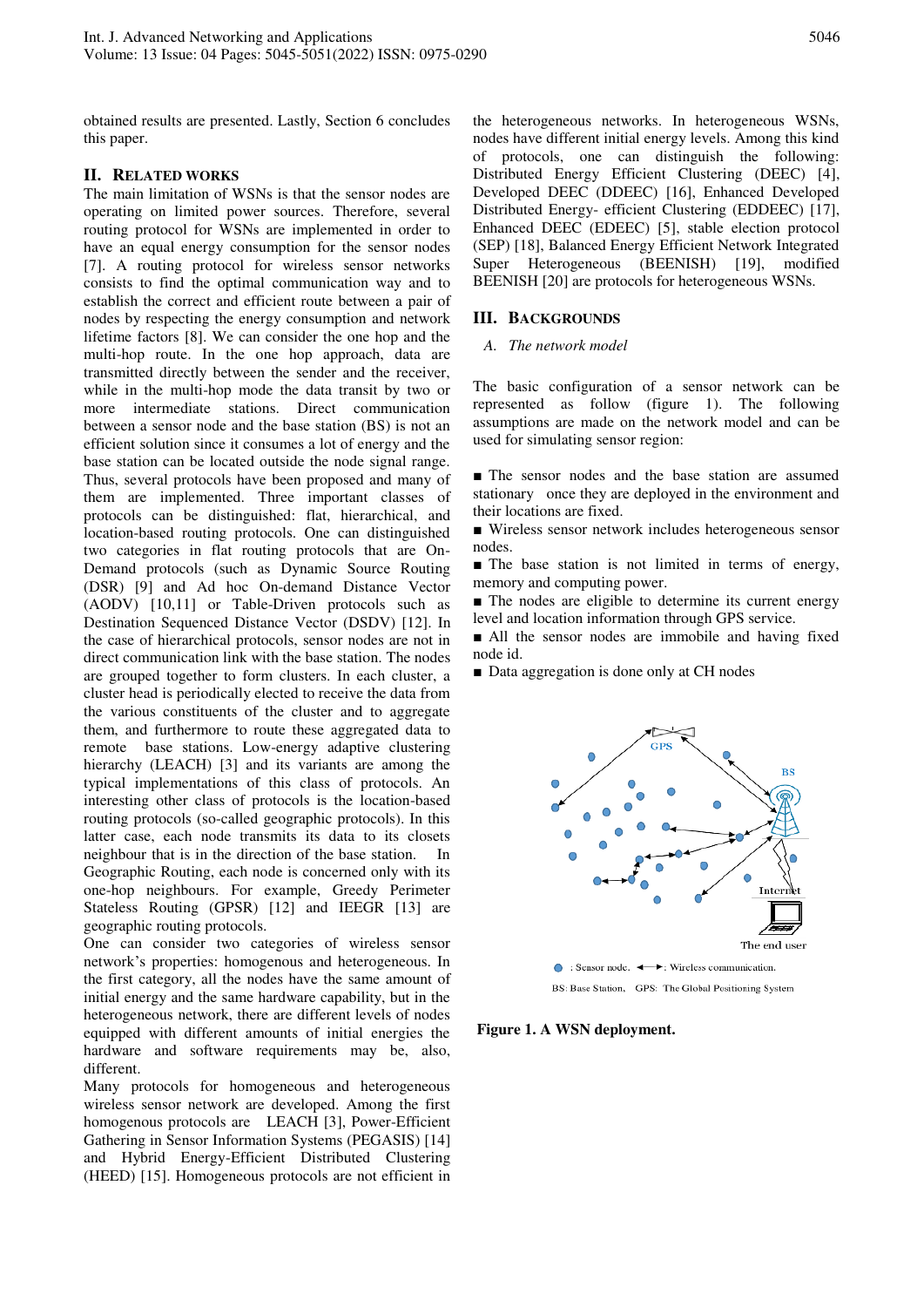

## **Figure 2. Hardware components of a sensor node**  Basic components of a sensor node are:

- The sensor unit, which is a device able to convert physical quantities in analogic electric signals. There are often units integrating several functions for capturing different physical signals (humidity, luminosity, temperature, etc.) in order to avoid the multiplication of components.
	- The Analog to Digital converter (ADC) unit: This unit converts the analogic electric signals into digital signals. The obtained signals are transmitted to the microprocessor system for the processing step.
- The processing and storage unit: it is, generally, a microprocessor-based system with memories for data and programs storage. Space and cost constraints mean that these elements are optimized to the maximum. In the simplest configurations, the microprocessor is reduced to a simple microcontroller or even a PLC. For the more complex configurations, it will be a need of using efficient microprocessors or Digital Signal Processing (DSP) units that can execute signal or image processing algorithms. In this case, the response time and latency are reduced but the energy consumption is augmented.
- The transceiver: It is the unit allowing wireless communication between the sensor node and its environment. This communication is established in both directions: sending and receiving signals. Note that sending signals requires much more energy than receiving them. To this end, this unit is equipped with antennas for transmitting / receiving radio waves and electronic systems for their shaping and amplification.
- The location finding system: This system makes it possible to locate the position of the sensor node. It is often a unit capable of establishing connections with the GPS. Although very useful for locating sensor nodes, the energy expenditure is often high.
- The mobilizer: It is the unit making it possible to manage the mobility of the sensor node and its changes in location.
- The power generator: This unit makes it possible to supply the sensor node with additional energy and to recharge the battery when the location

conditions of the sensor node allow it. It is usually question of electricity generators by transforming natural and non-polluting energies (energies: solar, wind, hydraulic, tides, etc.). This energy contribution makes it possible to extend the life of the network if all the nodes can benefit from it.

The power unit: It is the main supply unit (sometimes the only one) of the sensor node in electrical energy. There are most often batteries for which recharging or replacement is impossible when the node is located in hostile places or out of reach (underground, ocean floor, nuclear power plants, jungle, etc.). The optimal management of this electrical energy is among the points most studied by researchers.

#### *C. The energy model*

The energy consumption model proposed in this paper is depicted in fig. 3. This model follows the same radio model used in [3]. Therefore, the transmitter dissipates the energy for the transmission of k data bits as the following  $(1)$  :



**Figure 3. The energy model.** 

$$
E_{tx}\left(k,d\right)\;=\;\begin{cases} E_{elec}\times k+E_{fs} & \times k\times d^2\;,\qquad d\leq d_0\\ E_{elec}\times k+E_{amp}\times k\times d^4\;,\qquad d>d_0\;,\quad d_0=\sqrt{\frac{E_{fs}}{E_{amp}}}\end{cases}\eqno(1)
$$

(1) concerns the energy consumed by the transmitter when sending k bits, where  $E_{tx}(k,d)$  is the dissipated energy,  $E_{elec}$  is the Electronic devices energy,  $E_{fs}$  is the is the Electronic devices energy,  $E_f$  is the amplification energy in the free space,  $E_{amp}$  is the Power amplifier, d the transmission distance,  $d_0$  is the threshold distance that depends on the environment and k is the number of the transmitted bits.

$$
E_{\text{rx}}(k) = kE_{elec} \tag{2}
$$

(2) is about the consumed energy when the receiving k bits.

Note that this energy is independent of the distance between the transmitter and the receiver. In this case, the distance influences the power of the received signal and its shape (noise, distortion, etc.).

## **IV. HETEROGENEOUS MODELS FOR WIRELESS SENSOR NETWORKS**

Three sources of heterogeneity can be distinguished in a wireless sensor network: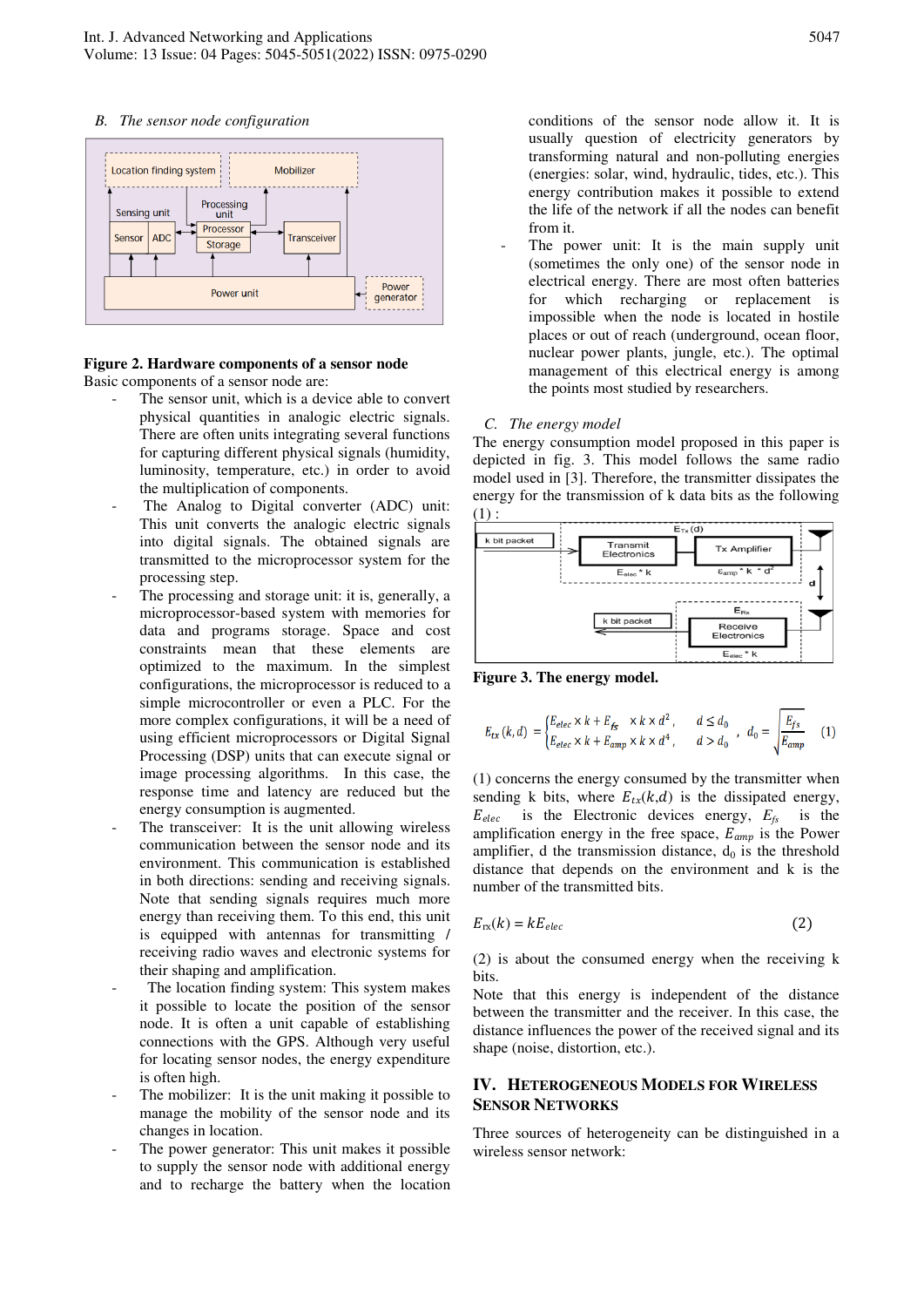- The heterogeneity related to the software and hardware architecture of sensor nodes. In this type of case, the sensor nodes are not equipped with the same components and software. The hardware architecture is different and some nodes have much more processing and storage power than the others. The control and application software can also be different.
- The heterogeneity related to the signal strength and bandwidth. Some nodes have better radiation capabilities than others, which means that they can transmit a radio signal at farther distances than others. Likewise, certain sensor nodes can have wider bandwidths and can have higher flow rates than the other nodes.
- Heterogeneity related to the initial amount of energy of the sensor nodes: This is one of the most studied specificities in the case of routing protocols in WSNs. In this case, the initial energies of the sensor nodes are different and, generally, energy levels are determined by grouping together sets of nodes having similar initial energies.

The energy heterogeneity is the most important studied criterion because when hardware, software, bandwidth and strength of radio signal are important, they will consume more energy resources.

Hierarchic heterogeneous routing protocols for WSNs are categorized by the energy efficiency, the heterogeneity levels, the stability, and the cluster heads (CH) selection. Optimal choices are conducted to elect the proper cluster head effectively, such as it upgrades the network lifetime up to a certain extent. In the following, two heterogeneous WSN protocols are presented: The DEEC and the EDEEC protocols.

*A. The Distributed Energy Efficient Clustering Protocol for Heterogeneous Wireless Sensor Networks (DEEC):* 

In [4] Li Qing and al. proposed the Distributed Energy Efficient Clustering Protocol for Heterogeneous Wireless Sensor Networks (DEEC). This is a two-level clustering protocol for heterogeneous WSN. DEEC considers two types of nodes: normal nodes, which have initial low energy and advanced for nodes equipped with higher initial energy levels. DEEC uses initial and residual energy levels of nodes to select the CHs. This selection is based on a probability on the ratio between residual energy of each node and the average energy of the network.

Let  $E_0$  and  $E_{0a}$  represent the initial energies of the normal and the advanced nodes respectively (*a* denotes how many times energies of advanced node has been relative to normal node). Let *N* be the total number of sensors in the network (3).

$$
N=N_{nml}+N_{advc}=N(1-m)+N_m\tag{3}
$$

Where  $N_{nml}$  represents the number of normal nodes and *Nnml* is the number of advanced nodes. *m* is the fraction of the advanced nodes  $(0 \le m \le 1)$ 

The total first energies of the normal and advanced nodes are calculated by (4) and (5)

$$
E_{nml} = N_{ml} E_0 \tag{4}
$$

$$
E_{advc} = N_{advc} E_0 + a N_{advc} E_0 = N_{advc} E_0 (1 + a)
$$
 (5)

(6) calculates the total first energy:

$$
E_{total} = E_{nml} + N(1-m)E_0 + Nm(E_0 + aE_0) = NE_0(1-m+m+m)
$$
  
a)

$$
=NE_0(1+ma) \tag{6}
$$

(7) gives the average energy of the network for the  $r<sup>th</sup>$ round:

$$
E_{\text{avg}} = \frac{1}{N} E_{\text{total}} \left( 1 - \frac{r}{R} \right) \tag{7}
$$

 $E_{total}$  represents the energy of the N nodes, R the number of the alive network rounds, and  $E_{round}$  is the consumed energy for each round (8).

$$
R = \frac{E_{total}}{E_{round}} \tag{8}
$$

In (9),  $P_i$  is the probability of a node  $S_i$  to become CH in a round *r*. At the beginning of each round, each node proposes a random probabilistic number and if this number is less than the threshold  $T(S_i)$  then  $S_i$  is eligible to become a CH (10).

For the DEEC protocol, the probability for normal and advanced node is given by (10).  $P_{opt}$  is a determinate value that represents the fraction of the cluster numbers in the network  $(0 \leq P_{opt} \leq 1)$ 

$$
P_{i} = \begin{cases} \frac{E_{i}(r)P_{opt}(1+a)}{(1+am)E_{avg}} & \text{if normal node} \\ \frac{E_{i}(r)P_{opt}}{(1+am)E_{avg}} & \text{if advanced node} \end{cases}
$$
(9)  

$$
T(S_{i}) = \begin{cases} \frac{P_{i}}{1-P_{i}(mod(r,\frac{1}{P_{i}}))} & \text{if } S_{i} \in G \\ 0 & \text{otherwise} \end{cases}
$$
(10)

*B. The enhanced Distributed Energy Efficient Clustering Protocol for Heterogeneous Wireless Sensor Networks (EDEEC)* 

The Enhanced Distributed Energy Efficient Clustering protocol (EDEEC) was proposed by Parul Saini, Ajay.K. Sharma [5]. This is a three levels heterogeneous clustering protocol aiming to increase the lifetime and the stability of the network. The EDEEC protocol principle is based on the DEEC functioning protocol. However, there are three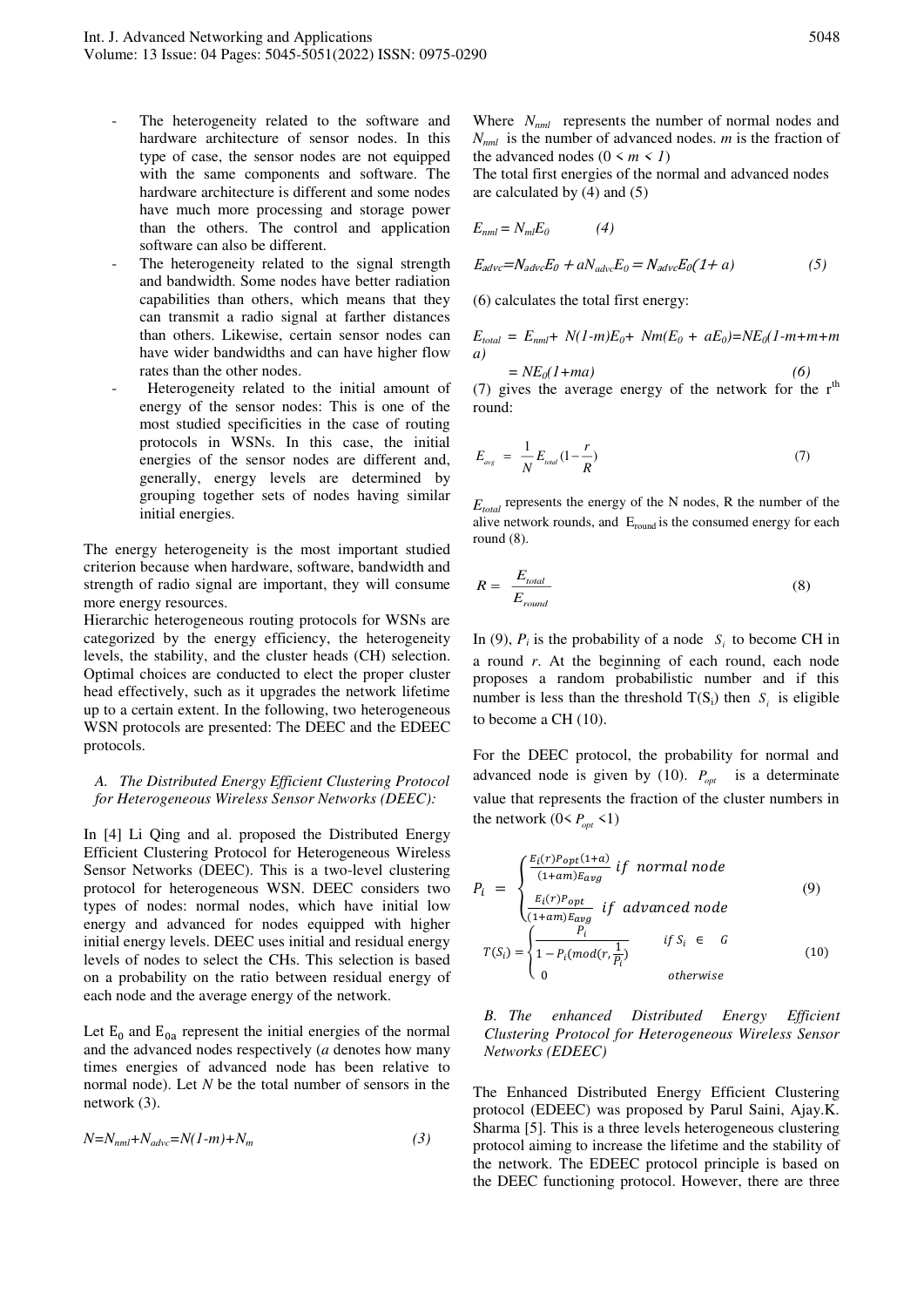kinds of nodes: normal, advanced and super nodes (11- 14):

| $E_{nml}$ = NE <sub>0</sub> (1-m)      | (II) |
|----------------------------------------|------|
| $E_{advc} = N_m E_0 (1 - m_0) (1 + a)$ | (12) |
| $E_{\rm sup} = Nmm_0E_0(1+b)$          | (13) |
| $E_{total} = NE_0(1+m(a+m_0b))$        | (14) |

Where *a*,*b* are a multiplicative factors of the initial energy  $E_0$  (*b* > *a*), m and  $m_0$  are fractions of super and advanced nodes in the network respectively

(15) calculates the probability  $P_i$  for a node  $S_i$  to become CH



The eligibility threshold  $T(S_i)$  for  $S_i$  to become a CH is the same as in equation  $(11)$ .

# **V. SIMULATION**

For the system simulation, Table 1 depicts the used value parameters in the DEEC and the EDEEC protocols. Advanced nodes have  $a = 1.5$  times more energy than normal nodes and super nodes, have  $b=3$  times energy than normal nodes respectively. In this paper, we are interested essentially with the network lifetime and the packet transmission. Fig. 4 and 5 clearly show that the EDEEC protocol is significantly more efficient than DEEC in terms of network lifetime and packets transmitted to the BS.

| Table 1. Simulation parameters |  |
|--------------------------------|--|
|--------------------------------|--|

| <b>Parameters</b>       | Values                         |
|-------------------------|--------------------------------|
| Network size            | $(100, 100)$ m <sup>2</sup>    |
| Number of nodes         | 100                            |
| initial<br>Normal nodes | $0.5$ J                        |
| energy $(E_0)$          |                                |
| a                       | 1.5                            |
| h                       | 3                              |
| Eda (data aggregation)  | 5nj/bit                        |
| $E_{\rm elec}$          | 50nj/bit                       |
| $E_{\rm fs}$            | $10$ nj/bit/m <sup>2</sup>     |
| $\rm E_{\rm amp}$       | $0.0013$ pj/bit/m <sup>4</sup> |
| $d_0$                   | 76m                            |
| $P_{\underline{opt}}$   | 0.1                            |
| Sink position           | $(50,50)$ in the centre of the |
|                         | network                        |
| Fraction of super nodes | 0.3                            |
| (m)                     |                                |
| Fraction of advanced    | 0.3                            |
| nodes $(m_0)$           |                                |



**Figure 4. Number of alive nodes**



**Figure 5. Number of transmitted packets** 

The fig. 4 and 5 show that EDEEC is more efficient than DEEC in terms of the network lifetime and the number of the transmitted packets to the BS. The EDEEC protocol increases the network lifetime of the network. In this simulation, the lifetime of the network and the number of delivered packets when we use the EDEEC protocol are enhanced by a factor two.

## **VI. CONCLUSION**

In this paper, the DEEC and EDEEC heterogeneous WSN protocols are studied and compared. The simulation results show that EDEEC increases significantly the network performances. This study is only interested in the case of heterogeneity at two and three levels. In the next work, we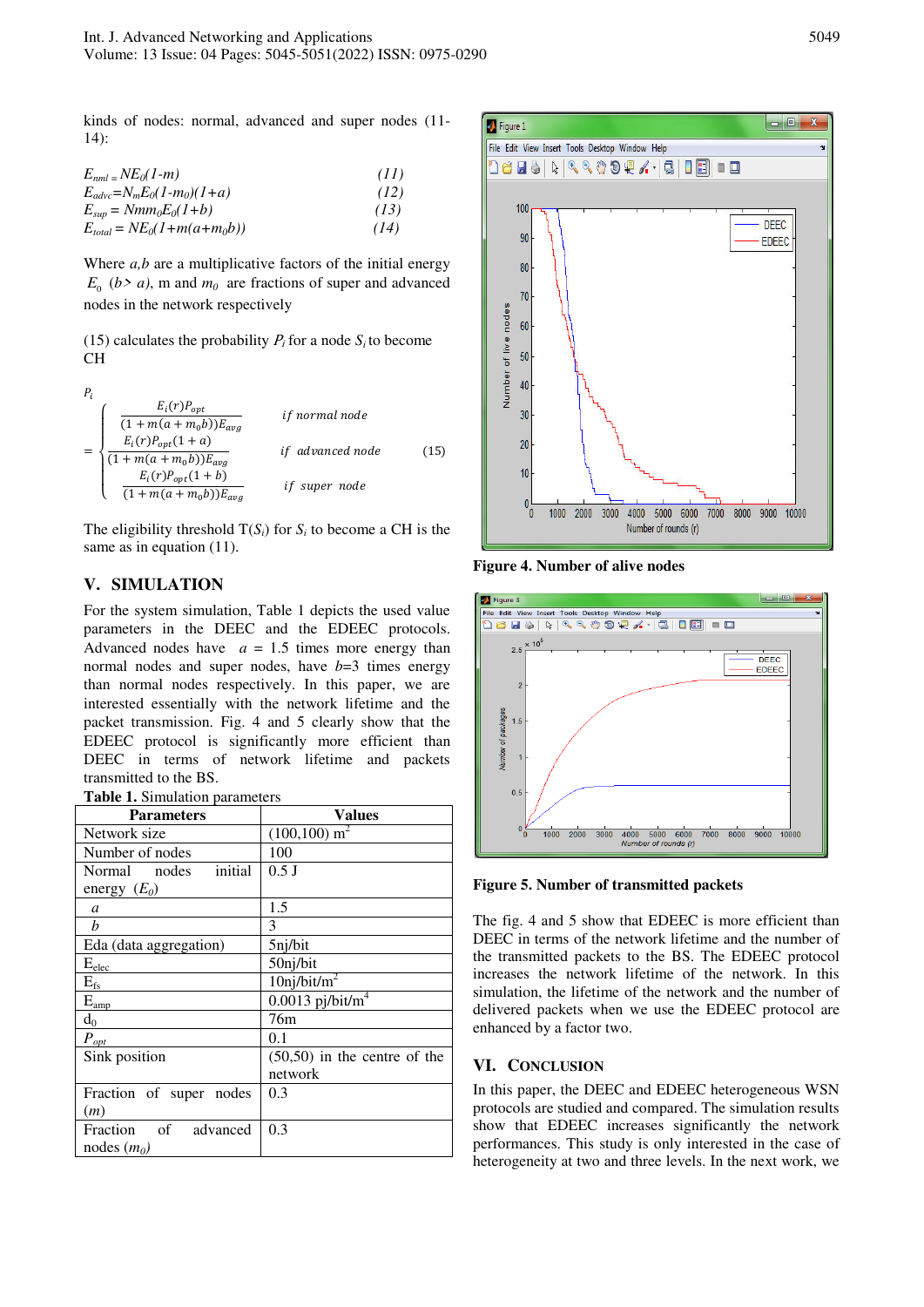propose to address other protocols with higher levels of heterogeneity.

In addition to the fact that the Wireless sensor networks supply remote processing centers with information collected at the level of the environments in which they evolve, also make it possible to establish interactions between distant objects in ubiquitous and instantaneous ways. In future works, it is envisaged to study the impacts of these networks when they are disseminated on very large scales and the possible divisions according to their relative distributions by area of interest.

### **REFERENCES**

- [1] Zhu, J., Liu, X., Shi, Q., He, T., Sun, Z., Guo, X., Liu, W., Bin Sulaiman, O., Dong, B. & Lee, C, Development trends and perspectives of future sensors and MEMS/NEMS. *Micromachines,* 11(1), 7 (2020). DOI: 10.3390/mi11010007
- [2] Kaur, M., Singh, L., A Survey on Mobile Sensing Technology and its Platform, *Int. J. Advanced Networking and Applications (IJANA)*, 9(4) , 2018 , 3523-3536.
- [3] Heinzelman, W. R., Chandrakasan, A., & Balakrishnan, H., Energy-efficient communication protocol for wireless microsensor networks. *In Proceedings of the 33rd annual Hawaii international conference on system sciences* (pp. 10 pp). IEEE, (2000, January).
- [4] Qing, Li, Qingxin Z., Mingwen W., Design of a distributed energy-efficient clustering algorithm for heterogeneous wireless sensor networks, *Computer Communications* volume 29 issue 12, pages 2230– 2237, Elsevier Science Publishers B.V. Amsterdam, the Netherlands, (2006, August).
- [5] Saini, P., Sharma, A.K., E-DEEC- Enhanced Distributed Energy Efficient Clustering scheme for heterogeneous WSN, Parallel Distributed and Grid Computing (PDGC), *IEEE, 2010 first International Conference* on, 6 January (2011).
- [6] Katiyar, V., Chand, N., Soni S., A Survey on Clustering Algorithms for Heterogeneous Wireless Sensor Networks ,Int. J. Advanced Networking and Applications (IJANA), 2(4) , 2011 ,745-754.
- [7] Karray, F., M. W. Jmal, A., Garcia-Ortiz, Abid, M., & Obeid, A. M. : A comprehensive survey on wireless sensor node hardware platforms. *Computer Networks*, 144, 89-110. (2018). DOI:10.1016/j.comnet.2018.05.010
- [8] Sharma, S., & Kaur, A., Survey on Wireless Sensor Network, and Its Applications *In Journal of Physics: Conference Series* (Vol. 1969, No. 1, p. 012042). IOP Publishing, (2021, July).
- [9] Johnson, D. B., Maltz, D. A., & Broch, J. (2001). DSR: The dynamic source routing protocol for

multi-hop wireless ad hoc networks. *Ad hoc networking*, *5*(1), 139-172.

- [10] Chakeres, I. D., & Belding-Royer, E. M., AODV routing protocol implementation design. In *24th International Conference on Distributed Computing Systems Workshops, 2004. Proceedings, IEEE,* 2004, March, 698-703.
- [11] Singh, M., & Kumar, S., A survey: Ad-hoc on demand distance vector (AODV) protocol. *International Journal of Computer Applications,* 161(1), 2017, 38-44
- [12] AL-Dhief, F. T., Sabri, N., Salim, M. S., Fouad, S., & Aljunid, S. A., MANET routing protocols evaluation: AODV, DSR and DSDV perspective. In *MATEC web of conferences* (Vol. 150, p. 06024). EDP Sciences., 201, 2018.
- [13] Redjimi, K., Boulaiche, M., & Redjimi, M., IEGGR: Improved Energy-aware and Delivery Guarantee Geographic Routing. *Journal of Communications Software and Systems*, *17*(2), 2021,143-153.
- [14] Lindsey, S., Raghavenda, C. S., PEGASIS: Power Efficient gathering in sensor information systems, *in Proceeding of the IEEE Aerospace Conference*, Big Sky, Montana, 2002, March.
- [15] Younis, O., Fahmy, S., HEED: A hybrid, energyefficient, distributed clustering approach for ad hoc sensor networks, *IEEE Transactions on Mobile Computing,* 2004.
- [16] Elbhiri, B ., Saadane, R., El fldhi, S., Aboutajdine, D., Developed Distributed Energy-Efficient Clustering (DDEEC) for heterogeneous wireless sensor networks, *In I/V Communications and Mobile Network (ISVC)*, *5th International Symposium,* 30 Sept.- 2 Oct. 2010.
- [17] Javaid, N., Qureshi, T. N., Khan, A.H., Iqbal, A., Akhtar, E., Ishfaq, M., EDDEEC: Enhanced Developed Distributed Energy-efficient Clustering for Heterogeneous Wireless Sensor Networks, *International Workshop on Body Area Sensor Networks (BASNet - 2013)*, Published by Elsevier, 1877-0509, 2013.
- [18] Smaragdakis, G., Matta, I., Bestavros, A., SEP: A stable election protocol for clustered heterogeneous wireless sensor networks, *in: 2nd Int. Workshop on Sensor and Actor Network Protocols and Applications,* 2004, 1–11.
- [19] Qureshi, T. N., Javaid, N., Khan, A.H., Iqbal, A. , Akhtar, E., Ishfaq, M., BEENISH: Balanced Energy Efficient Network Integrated Super Heterogeneous Protocol for Wireless Sensor Networks, *The 4th International Conference on Ambient Systems, Networks and Technologies (ANT 2013)*, Volume 19, 24 June 2013, 920-925.